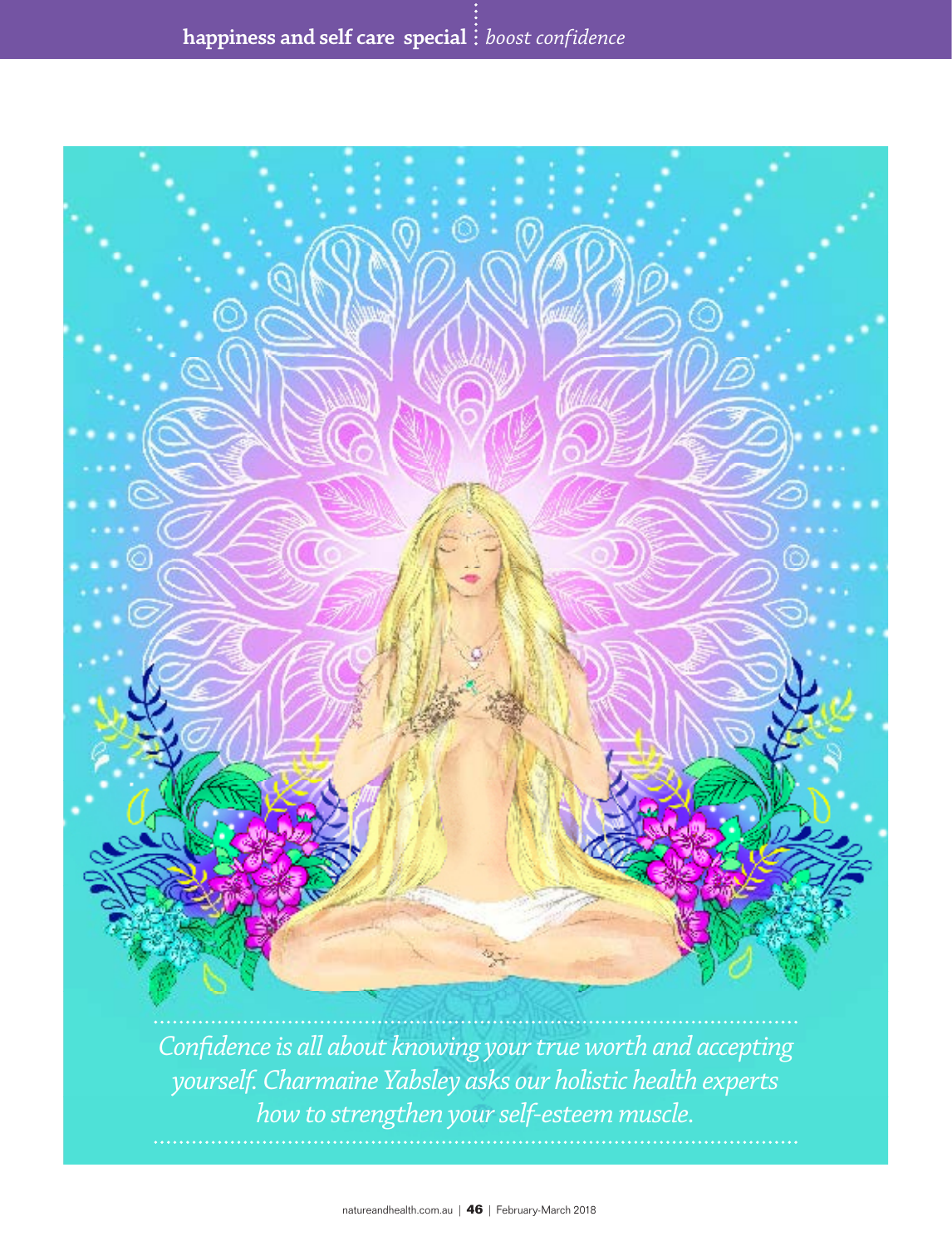# Believe in yourself!

### **1. Accept yourself**

"To be truly confident, you need a deep level of self-acceptance where you completely, 100 percent, embrace yourself - physically, emotionally, mentally, spiritually," says naturopath Danni Archer. "Being OK with yourself in every possible way provides you with confidence that is unshakeable."

### **2. Love your body**

"That little negative voice in your head can get pretty nasty and zap your confidence in nanoseconds," says personal trainer Lizzie Williamson. "Start a daily practice of reciting positive mantras instead, and flip self-talk to reflect that: so, instead of 'I hate my body', say (preferably out loud), 'My body is a miracle; I love my body; I've got this.' Consider how many minutes every day you spend telling yourself what's wrong with you. Now - how much better would you feel if you spent just two minutes telling yourself everything that's great about you?"

### **3. Change your focus**

"Lack of confidence is based on one of three things: fear of failure, self-doubt, or poor selfworth," says author Pam Brossman. "One solution is to turn the focus away from how you feel and towards who you can help instead. For example, if public speaking makes you nervous, say to yourself, 'Today is not about me; it is about all those people who I can help with my message. They need me.' When it's no longer about you, fear subsides."

### **4. Don't judge**

"In evolutionary terms, our brains have a keen sensitivity to threats and a desire to fit in – put

simply, being accepted by a group meant you survived," says psychologist Danielle Maloney. "Today, however, we're conditioned to focus on our perceived flaws, which puts us under constant pressure to 'fix' these flaws so we can fit in. In this respect, the mind is a con-artist, because it tricks us into thinking that in order to be worthy, accepted, and safe, we must be slimmer, smarter, more successful ... Remember: thoughts are not facts, they are interpretations. The next time your inner critic speaks, ask yourself, is there actually any truth in what my mind is telling me? How helpful is it for me to make these lies part of my personal narrative?"

> The more gratitude you have in your life, the less room you have for judgement and self-criticism. What are you grateful for right now?

### **5. Treat yourself**

"It's important to have treats, because nurturing yourself tells your subconscious that you're worth it," says nutritionist Lola Berry. "My top tips for treats are: Yin yoga, a great low-intensity option that calms the mind and soothes the body; a 30-minute walk in nature, to strengthen muscles and improve circulation and mood; and a social media detox – switching off from Instagram and Facebook will lessen the likelihood of comparative regret and FOMO."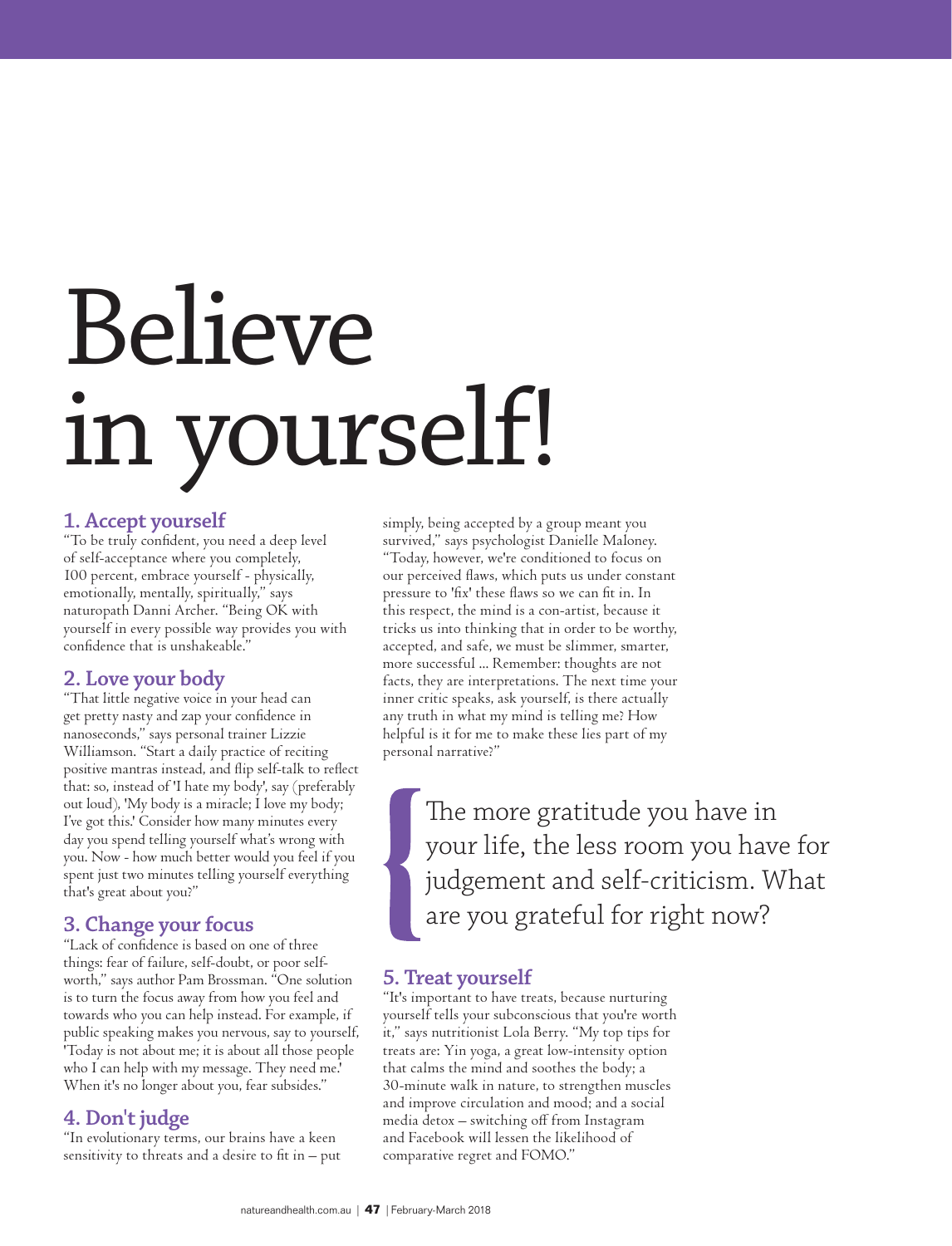# ❃ **Meet our experts**



### Danni Archer is a naturopath; www.

divinenaturalhealth. com



#### Lizzy Williamson is a personal trainer

and author; www. twominutemoves. com



#### Pam Brossman is the author of

Confident Chicks; www.pambrossman. com



Danielle Maloney is a

psychologist; www. daniellemaloney.com



### nutritionist and Grill'd ambassador; www.lolaberry.com

Lola Berry is a

Sarah Korzeba is a physiotherapist and yoga teacher

### Suzanne Williams is

a holistic executive at Grace & Grind; www.graceandgrind. com.au



### clinical psychologist; www.omnipsych.

com

Lillian Nejad is a



is a life coach; www. iamnaomielizabeth. com



### Angela Barrett

is a relationship coach; www. relationshipinsight. com.au



### Blair Norfolk is managing director

of Activated Nutrients; www.activatednutrients. com.au

# **6. Recharge your health**

Physiotherapist and yoga teacher Sarah Korzeba says, "Get fit and move just that little bit more. Prepare healthy, nutritious meals for yourself – put as much effort into them as you would if you were preparing food for a special guest! Get enough rest and relaxation. Clear out your cupboards, and get organised at home and in your daily life. And be clear with yourself: do an honest self-appraisal regularly, and create goals so you know exactly what you need to do and the time frame you

# **7. Train your brain**

wish to get there."

"The internal and external dialogues we engage in have a huge impact on confidence and selfworth," says coach Suzanne Williams. "The language we use creates and reinforces pathways in our brains. For example, if you tell yourself every day that you're smart, confident, good enough, and beautiful, this actually creates synaptic connections in your brain that become your truth. It's the same if we tell ourselves negative things. Creating positive-themed pathways not only increases self-confidence; it also stimulates the creation of the brain chemicals serotonin and dopamine that increase our overall feelings of gratitude, contentment, and pleasure in the world around us."

### **8. Build mastery**

"As kids, learning to write, climb trees, ride a bike, and play cricket gave us opportunities to build a sense of competence coming from achieving something that is challenging,"says clinical psychologist Lillian Nejad. "To boost confidence, reconnect to your childhood sense of curiosity, adventure and determination by trying to build mastery every day."

### **9. Know your worth**

"Confidence isn't about your appearance, your job, or your bank balance," says life coach Naomi Elizabeth. "The fastest and easiest way to boost self-worth, and therefore confidence, is to take time every day to recognise all the amazing

things you have in your life, especially the things that make you uniquely 'you' – your humour, your achievements, your experiences."

# **10. Be your own best friend**

"The place to begin is within," says relationship coach Angela Barrett. "Listen to how you speak to yourself when something goes wrong. Now, imagine speaking to a child in the same way - how discouraged would they feel! Instead of berating yourself, speak to yourself as the most loving and encouraging friend would. Reassure yourself that everybody messes up sometimes, it's all part of learning. Confidence comes from knowing you have a safe place to fall if things go wrong."

# **11. Nourish yourself**

"Confidence comes from feeling nourished and strong," says wellness expert Blair Norfolk. "Nutrition is a cornerstone of mental as well as physical health. A well-balanced, wholefood diet lays the foundation for long term wellbeing and fuels your best performance in the dayto-day. Optimal health leads to longevity, positivity, energy, and confidence. Start meeting your body's basic nutritional needs with a healthy diet, and micro-nutritional needs with a wholefood supplement."

### **12. Set realistic goals**

"Expectations and objectives should be aligned with your highest values," says Dr John Demartini. "Break large projects down into smaller, more manageable steps, then tackle them one at a time. Small, consistent actions lead to big dreams! And, rather than drag emotional baggage around, look instead at the loving balance and opportunities around you. When you see every event, whether challenging or supportive, as being part of your journey towards your goals, you'll feel more inspired and confident."

# **13. Be grateful**

"Gratitude can't co-exist with judgement," says author Dr Dain Heer. "To become more confident, develop an attitude of gratitude in your life. Keep a notebook, and every day